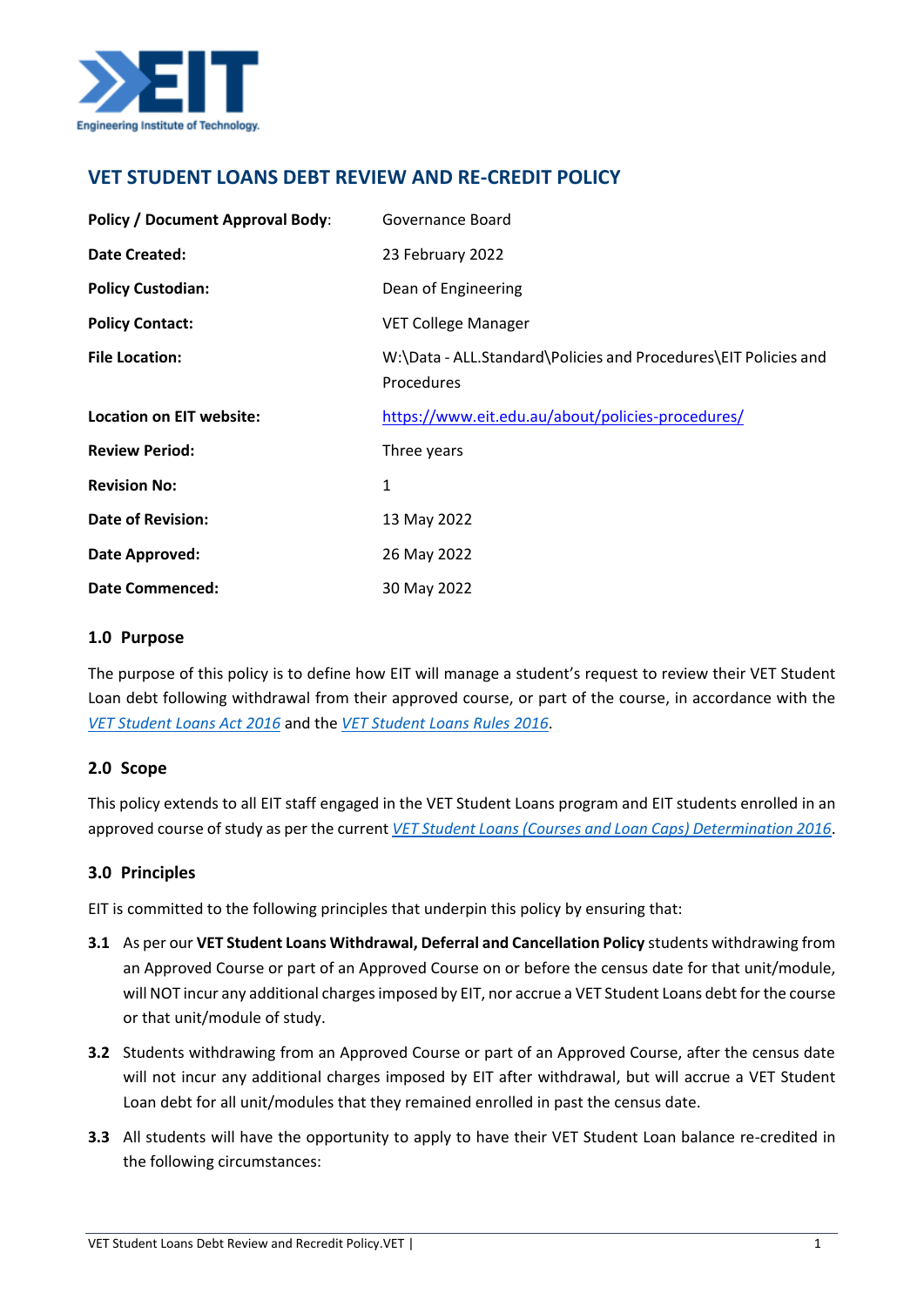

- **3.3.1** EIT will re-credit a VET Student Loan balance under Division 2 of Part 6 (Section 68) of the *[VET](https://www.legislation.gov.au/Details/C2021C00507)  [Student Loans Act 2016](https://www.legislation.gov.au/Details/C2021C00507)*, if:
	- a) the student applies to EIT in writing for the re-credit; and
	- b) the application is made within 12 months (EIT may extend this period) after the census day for the course, or the part of the course; and
	- c) EIT is satisfied that special circumstances prevented, or will prevent, the student from completing the requirements for the course, or the part of the course.
	- *3.3.1.1* Circumstances are considered 'special circumstances' if they:
		- are beyond the student's control: and
		- do not make their full impact on the student until on or after the census day for the course, or the part of the course; and
		- make it impracticable for the student to complete the requirements for the course, or part of the course, during the student's enrolment in the course, or part of the course.
	- *3.3.1.2* The amount re-credited must equal the amount of the VET student loan that has been used to pay tuition fees for the student for the course, or the part of a course.
	- *3.3.1.3* EIT will, as soon as practicable:
		- consider an application for a student's HELP balance to be re-credited under this section; and
		- notify the student of EIT's decision on the application and include a statement of the reasons for the decision.
	- *3.3.1.4* The Secretary of the Department may re-credit a student's HELP balance in accordance with this Division (Section 70 of the *[VET Student Loans Act 2016](https://www.legislation.gov.au/Details/C2021C00507)*) if:
		- EIT is unable to act under this Division or is being wound up or has been dissolved; or
		- EIT has failed to act under this Division and the Secretary is satisfied that the failure is unreasonable.
- **3.3.2** The Secretary may re-credit a VET Student Loan balance under Division 3 of Part 6 (Section 71) of the *[VET Student Loans Act 2016](https://www.legislation.gov.au/Details/C2021C00507)*, if:
	- a) The Secretary is satisfied that EIT, or a person acting on EIT's behalf, engaged in unacceptable conduct in relation to the student's application for the VET student loan.
		- i. Unacceptable conduct, in relation to an application for a VET Student Loan has the meaning given by the *[VET Student Loans Rules 2016](https://www.legislation.gov.au/Details/F2022C00202)*.
	- b) The Secretary is satisfied of one or more of the following:
		- i. the student is not an eligible student;
		- ii. the student is not a genuine student;
		- iii. the student does not have a tax file number;
		- iv. the student does not have a student identifier.
	- c) The Secretary is satisfied that:
		- i. EIT has failed to comply with the *[VET Student Loans Act 2016](https://www.legislation.gov.au/Details/C2021C00507)*; and
		- ii. the failure has adversely affected the student.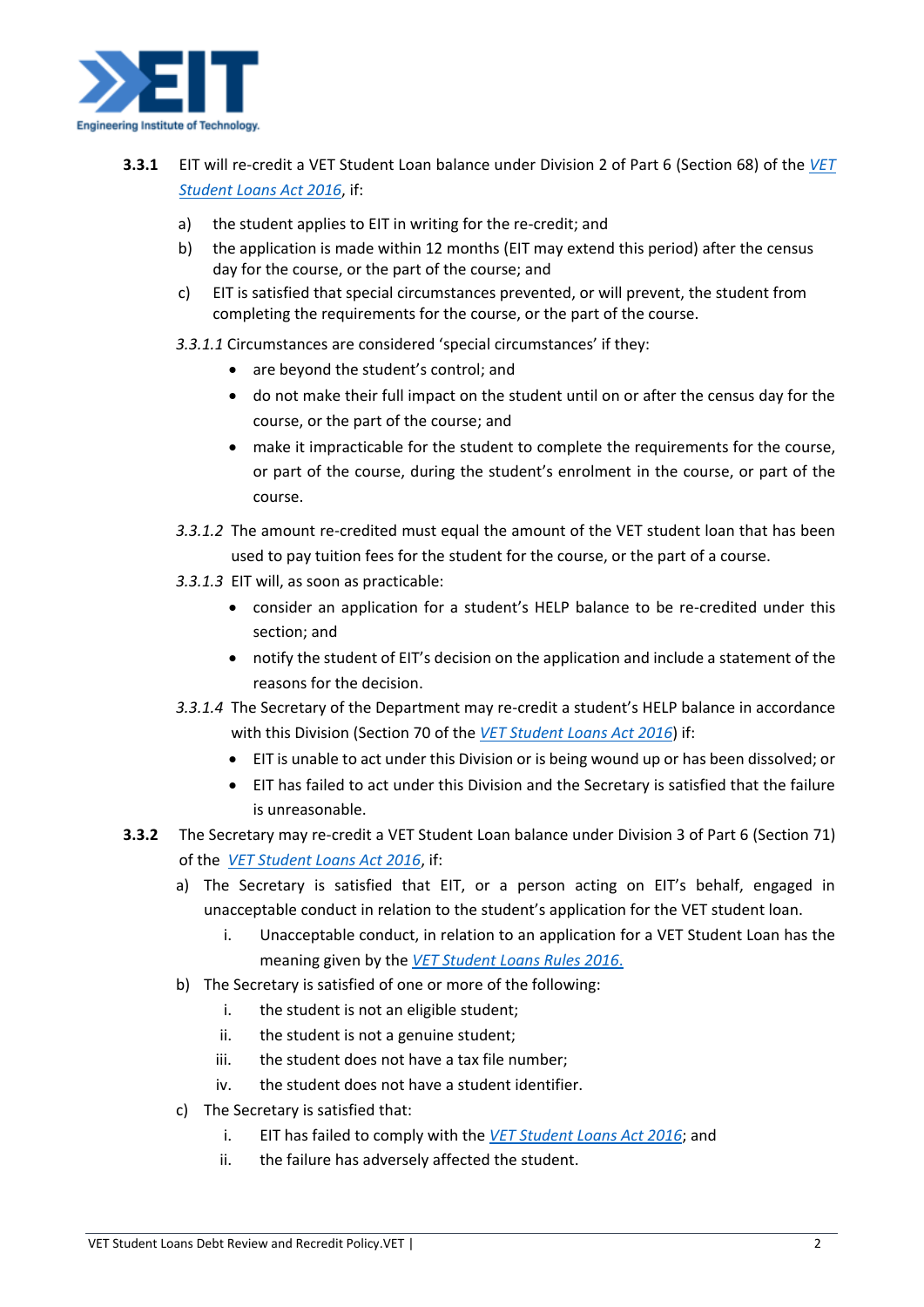

- *3.3.2.1* The amount re-credited must not exceed the amount of the VET student loan that has been used to pay tuition fees for the student for the course, or the part of the course.
- *3.3.2.2* This section applies whether or not a student applies for a re-credit.
- *3.3.2.3* A student may apply to the Secretary for recrediting under section 71 of the *[VET Student](https://www.legislation.gov.au/Details/C2021C00507)  [Loans Act 2016](https://www.legislation.gov.au/Details/C2021C00507)*. The application must be in writing, meet any requirements set out in the *[VET](https://www.legislation.gov.au/Details/F2022C00202)  [Student Loans Rules 2016](https://www.legislation.gov.au/Details/F2022C00202)*, and must be made within 5 years after the census day for the course, or the part of the course, concerned, or within that period as extended by the Secretary.
- **3.4** Students will be informed of their right to apply for a re-credit of their VET Student Loan through publication of this policy on EIT's website.
- **3.5** Students will be treated fairly in accordance with EIT's **Fair Treatment and Equal Opportunities Policy** and will not be victimised or discriminated against for making an application for re-crediting of the student's VET Student Loan under Part 6 of the *[VET Student Loans Act 2016,](https://www.legislation.gov.au/Details/C2021C00507)* or seeking review or reconsideration of a decision.
- **3.6** There is no charge for reconsideration or review of decisions, other than review by the Administrative Appeals Tribunal.
- **3.7** The privacy of a student's records will be dealt with in accordance with legislative requirements and EIT's **Privacy Policy**.

## **4.0 Process**

- **4.1** The student must officially withdraw from the unit/module or course by following the withdrawal process detailed in the **VET Student Loans Withdrawal, Deferral and Cancellation Policy.**
- **4.2** When submitting a **'Course Withdrawal and Postponement Application'** form the student must indicate they are seeking a re-credit of a VET Student Loan under special circumstances.
- **4.3** All applications must include independent supporting documentation. All documentation must include sufficient information to demonstrate that the requirements for special circumstances have been met, if applicable.
- **4.4** Each application will be considered by EIT's VET Student Loans team within 28 days of the application being submitted and will be determined on its merits. EIT will consider the student's claims, together with any independent supporting documentary evidence that substantiates these claims. Further information may be sought from the VET College Manager, Learning Support Officer and/or the student if necessary.
- **4.5** If the application is successful, EIT will notify the student of the decision, including a statement of the reasons for the decision, and arrange the appropriate re-credit of the VET Student Loan.
- **4.6** If the application is unsuccessful, EIT will notify the student of the decision, including a statement of the reasons for the decision and be advised of their opportunity to appeal the decision in accordance with EIT's **'Student Complaints Grievances and Appeals Policy'** and **'Student Complaints Grievances and Appeals Procedure'.**